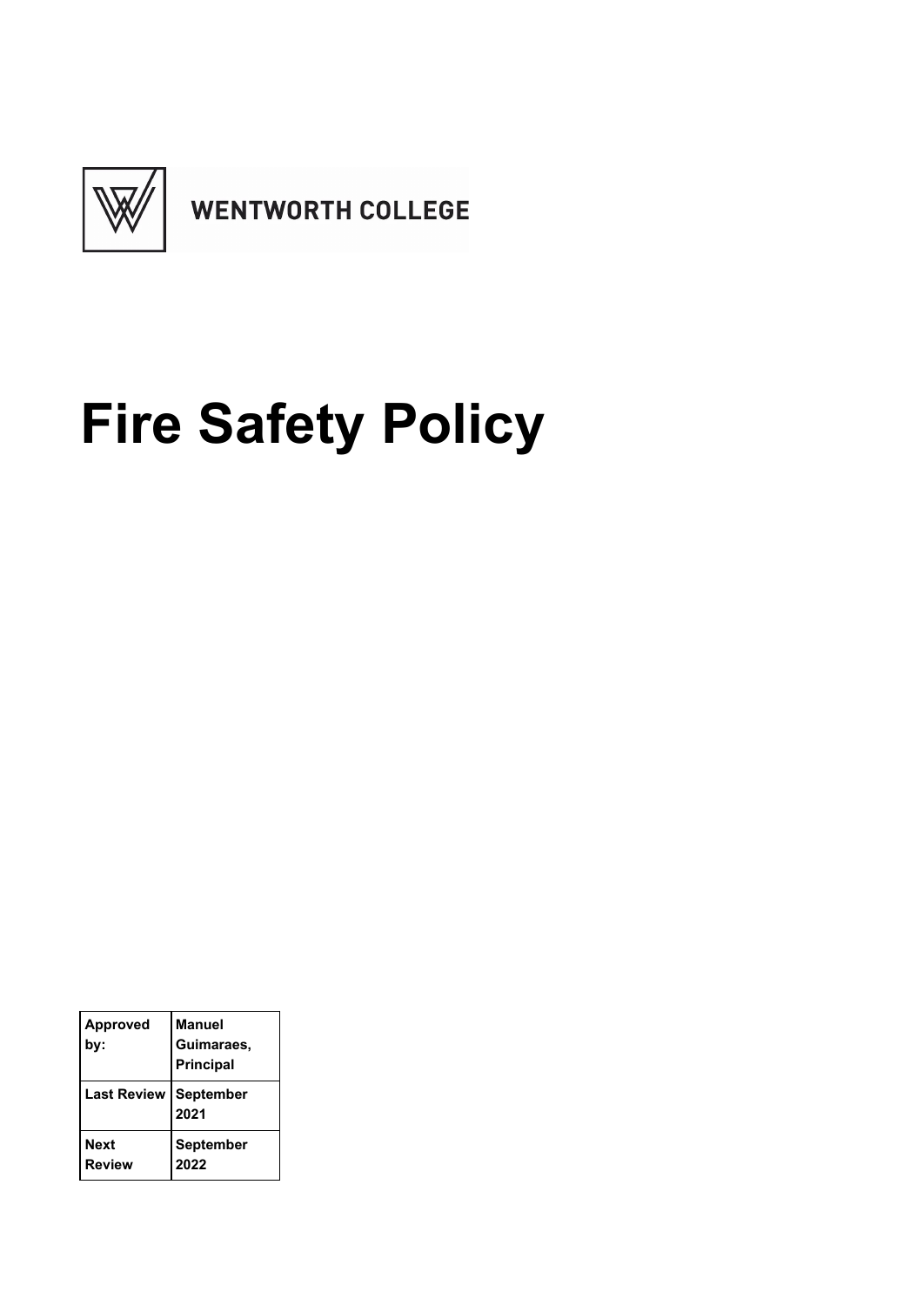## **Fire Safety Policy**

#### **INTRODUCTION**

This document sets out Wentworth College's fire procedures, details the action to be taken in the event of a fire, the evacuation procedure and the system for assembly and registration.

All members of staff are trained to uphold the highest standards of safety in their working and this includes minimizing the risk of fire as well as knowing what to do in the event of a fire emergency. This includes ensuring that students approach all fire evacuations in a serious and responsible manner, and that they carry out the evacuation of the school efficiently. The principle of moving quickly, and in silence, to the assembly point is actively encouraged. Protection of property is incidental.

**FIRE MARSHALLS – CHRISTINE SANTA ANA and GRAEME HAGUE**

#### **SCHOOL PREMISES FIRE ALARM SYSTEM**

The school is fitted with an automatic fire alarm system. The main control panel is located in the reception area. It is serviced regularly and tested weekly.

#### **FIRE EVACUATION PROCEDURES**

All staff should familiarise themselves with the procedures set out in the fire action notices found in all rooms. Fire exit routes should be kept freely accessible and be kept clear of obstructions. Fire doors should never be propped open. Final fire exit doors must always be open or be openable, without a key, during times when the premises are occupied. Fire exit route directional signs should be posted in all corridors and communication spaces. There is an annual refresher of these procedures given to all staff at the first staff meeting each September.

#### **RAISING THE ALARM**

Anyone who discovers a fire should raise the alarm immediately. Everyone should follow the evacuation procedure. Anyone who discovers a fire is to raise the alarm by operating the "Alarm Sounder" button at the fire alarm point. As soon as the fire alarm sounds, the school office will summon the fire and rescue service unless the fire marshal advises that a fire practice is being held.

## **EVACUATION**

When the evacuation alarm sounds, silence and good order are essential as everyone moves, at speed, to the fire assembly point. **FIRE ACTION NOTICES ARE LOCATED IN EVERY ROOM.** All staff should direct students to follow these instructions and should leave the room last, if possible, closing the door and windows without endangering life. The priority of staff is the safe evacuation of students. Silence is to be maintained at all time by all members of the school community.